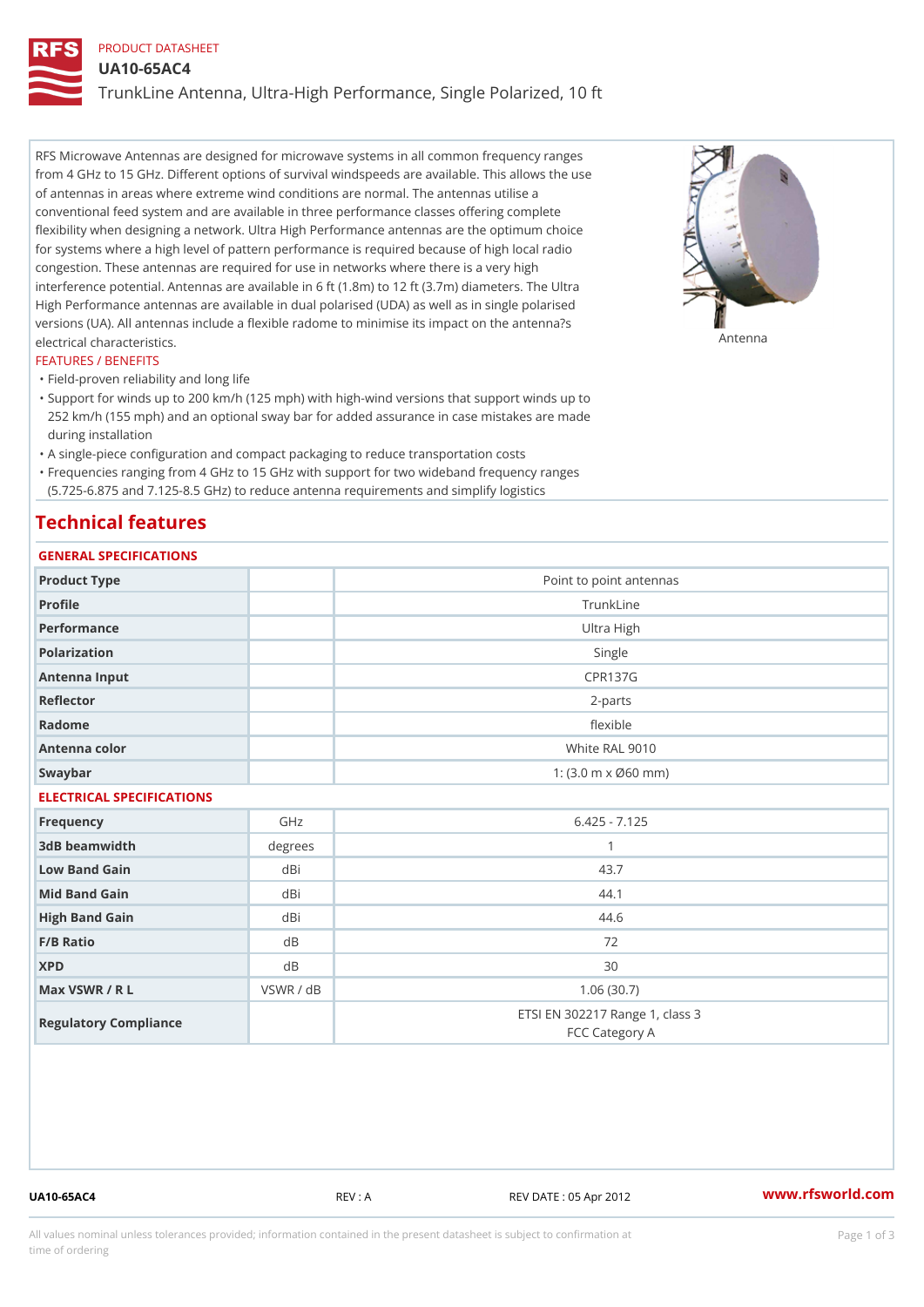# PRODUCT DATASHEET

(in)

m<sub>m</sub> (in)

Dimension\_F

### UA10-65AC4

TrunkLine Antenna, Ultra-High Performance, Single Polarized, 10 ft

| MECHANICAL SPECIFICATIONS                                                       |      |              |                   |                                                                          |  |
|---------------------------------------------------------------------------------|------|--------------|-------------------|--------------------------------------------------------------------------|--|
| Diameter                                                                        |      | ft $(m)$     |                   | 10(3)                                                                    |  |
| Elevation Adjustment                                                            |      | degrees      |                   | ± 5                                                                      |  |
| Azimuth Adjustment                                                              |      | degrees      | ± 5               |                                                                          |  |
| Polarization Adjustment                                                         |      | degrees      | ± 5               |                                                                          |  |
| Mounting Pipe Diameter<br>minimum                                               |      | $mm$ (in)    | 114(4.5)          |                                                                          |  |
| Mounting Pipe Diameter<br>maximum                                               |      | $mm$ (in)    |                   | 114(4.5)                                                                 |  |
| Approximate Weight                                                              |      | kg (lb)      |                   | 290 (638)                                                                |  |
| Survival Windspeed                                                              |      | $km/h$ (mph) |                   | 200 (125)                                                                |  |
| Operational Windspeed                                                           |      | $km/h$ (mph) | 190 (118)         |                                                                          |  |
| <b>STRUCTURE</b>                                                                |      |              |                   |                                                                          |  |
| Radome Material                                                                 |      |              | PVC coated fabric |                                                                          |  |
| FURTHER ACCESSORIES                                                             |      |              |                   |                                                                          |  |
| optional Swaybar                                                                |      |              |                   | 1: SMA-SK-60-3000A (3.0 m x Ø60 mm)                                      |  |
| Further Accessories                                                             |      |              |                   | SMA-WK-10: Wind Kit<br>SMA-SKO-UNIVERSAL-L : Universal sway bar fixation |  |
| <b>MOUNTOUTLINE</b>                                                             |      |              |                   |                                                                          |  |
| m m<br>$Dimension_A$                                                            | (in) |              | 3220(126.8)       |                                                                          |  |
| m m<br>$Dimen sion_B$                                                           | (in) |              | 1640(64.6)        |                                                                          |  |
| m m<br>Dimension_C                                                              | (in) | 550 (21.7)   |                   |                                                                          |  |
| $Dim_$ -<br>m <sub>m</sub><br>$114$ m m (4.5 _ ir ) $\sqrt{$ im $\cdot$ $\cdot$ |      | 190(7.5)     |                   |                                                                          |  |
| m m<br>$Dimension$ = E                                                          |      |              | 370 (14.6)        |                                                                          |  |

1440 (56.9)

UA10-65AC4 REV : A REV DATE : 05 Apr 2012 [www.](https://www.rfsworld.com)rfsworld.com